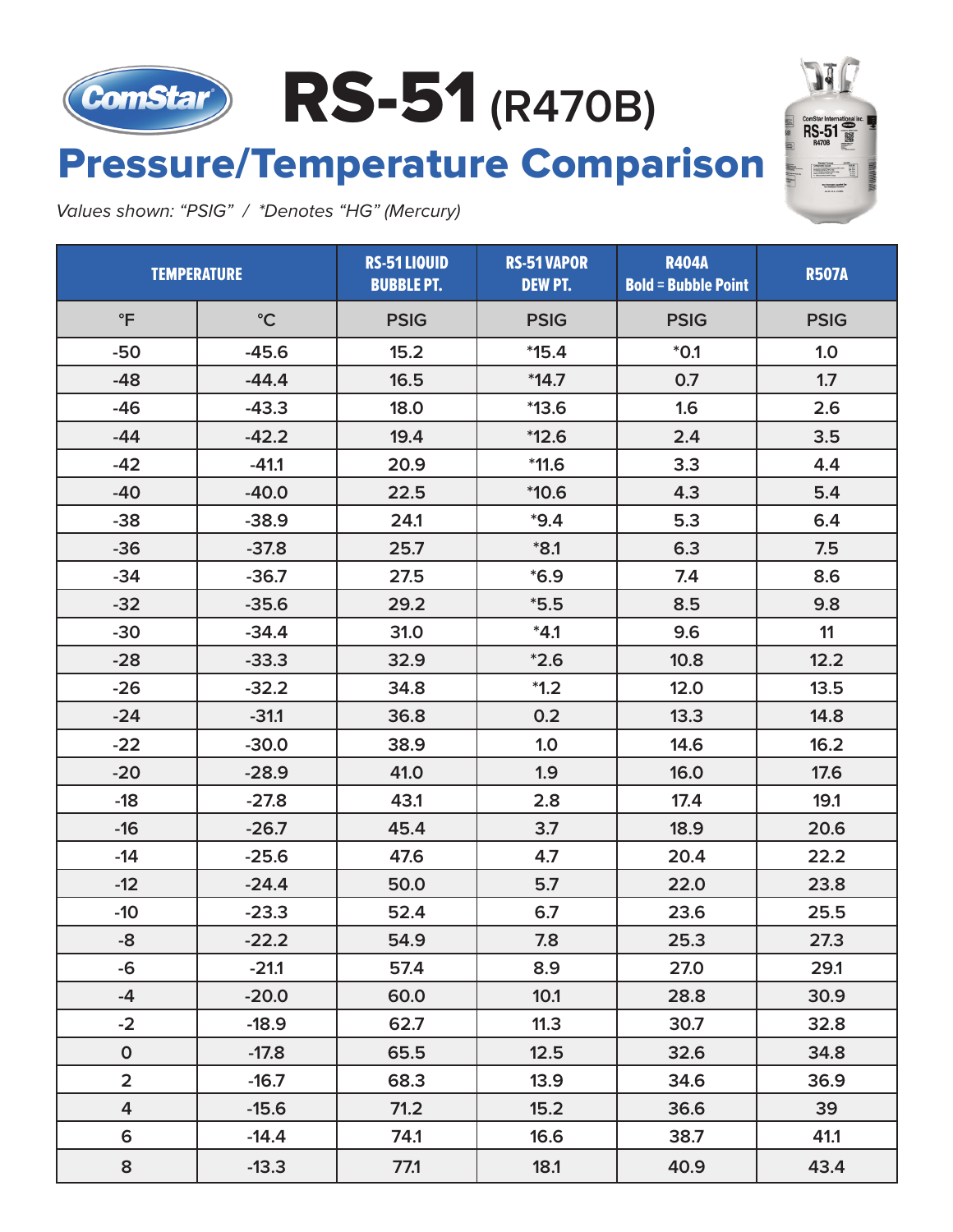### RS-51 (R470B) **Pressure/Temperature Comparison** PAGE 2

| <b>TEMPERATURE</b> |                 | RS-51 LIQUID<br><b>BUBBLE PT.</b> | <b>RS-51 VAPOR</b><br><b>DEW PT.</b> | <b>R404A</b><br><b>Bold = Bubble Point</b> | <b>R507A</b> |
|--------------------|-----------------|-----------------------------------|--------------------------------------|--------------------------------------------|--------------|
| $\mathsf{P}$       | $\rm ^{\circ}C$ | <b>PSIG</b>                       | <b>PSIG</b>                          | <b>PSIG</b>                                | <b>PSIG</b>  |
| 10                 | $-12.2$         | 80.3                              | 19.6                                 | 43.1                                       | 45.7         |
| 12                 | $-11.1$         | 83.4                              | 21.2                                 | 45.4                                       | 48.1         |
| 14                 | $-10.0$         | 86.7                              | 22.8                                 | 47.8                                       | 50.5         |
| 16                 | $-8.9$          | 90.0                              | 24.5                                 | 50.2                                       | 53           |
| 18                 | $-7.8$          | 93.4                              | 26.2                                 | 52.7                                       | 55.6         |
| 20                 | $-6.7$          | 96.9                              | 28.0                                 | 55.3                                       | 58.3         |
| 22                 | $-5.6$          | 100.5                             | 29.8                                 | 57.9                                       | 61           |
| 24                 | $-4.4$          | 104.1                             | 31.8                                 | 60.7                                       | 63.8         |
| 26                 | $-3.3$          | 107.9                             | 33.7                                 | 63.5                                       | 66.7         |
| 28                 | $-2.2$          | 111.7                             | 35.8                                 | 66.3                                       | 69.7         |
| 30                 | $-1.1$          | 115.6                             | 37.9                                 | 69.3                                       | 72.7         |
| 32                 | 0.0             | 119.5                             | 40.1                                 | 72.3                                       | 75.9         |
| 34                 | 1.1             | 123.6                             | 42.3                                 | 75.5                                       | 79.1         |
| 36                 | 2.2             | 127.7                             | 44.6                                 | 78.7                                       | 82.4         |
| 38                 | 3.3             | 132.0                             | 47.0                                 | 82.0                                       | 85.8         |
| 40                 | 4.4             | 136.3                             | 49.5                                 | 85.3                                       | 89.2         |
| 42                 | 5.6             | 140.7                             | 52.1                                 | 88.8                                       | 92.8         |
| 44                 | 6.7             | 145.2                             | 54.7                                 | 92.4                                       | 96.5         |
| 46                 | 7.8             | 149.8                             | 57.4                                 | 96.0                                       | 100.2        |
| 48                 | 8.9             | 154.5                             | 60.2                                 | 99.8                                       | 104.1        |
| 50                 | 10.0            | 159.2                             | 63.0                                 | 103.6                                      | 108          |
| 52                 | 11.1            | 164.1                             | 66.0                                 | 107.5                                      | 112          |
| 54                 | 12.2            | 169.1                             | 69.0                                 | 111.5                                      | 116.2        |
| 56                 | 13.3            | 174.1                             | 72.1                                 | 115.7                                      | 120.4        |
| 58                 | 14.4            | 179.3                             | 75.3                                 | 119.9                                      | 124.8        |
| 60                 | 15.6            | 184.5                             | 78.6                                 | 124.2                                      | 129.2        |
| 62                 | 16.7            | 189.8                             | 82.0                                 | 128.6                                      | 133.7        |
| 64                 | 17.8            | 195.3                             | 85.5                                 | 133.2                                      | 138.4        |
| 66                 | 18.9            | 200.8                             | 89.1                                 | 137.8                                      | 143.1        |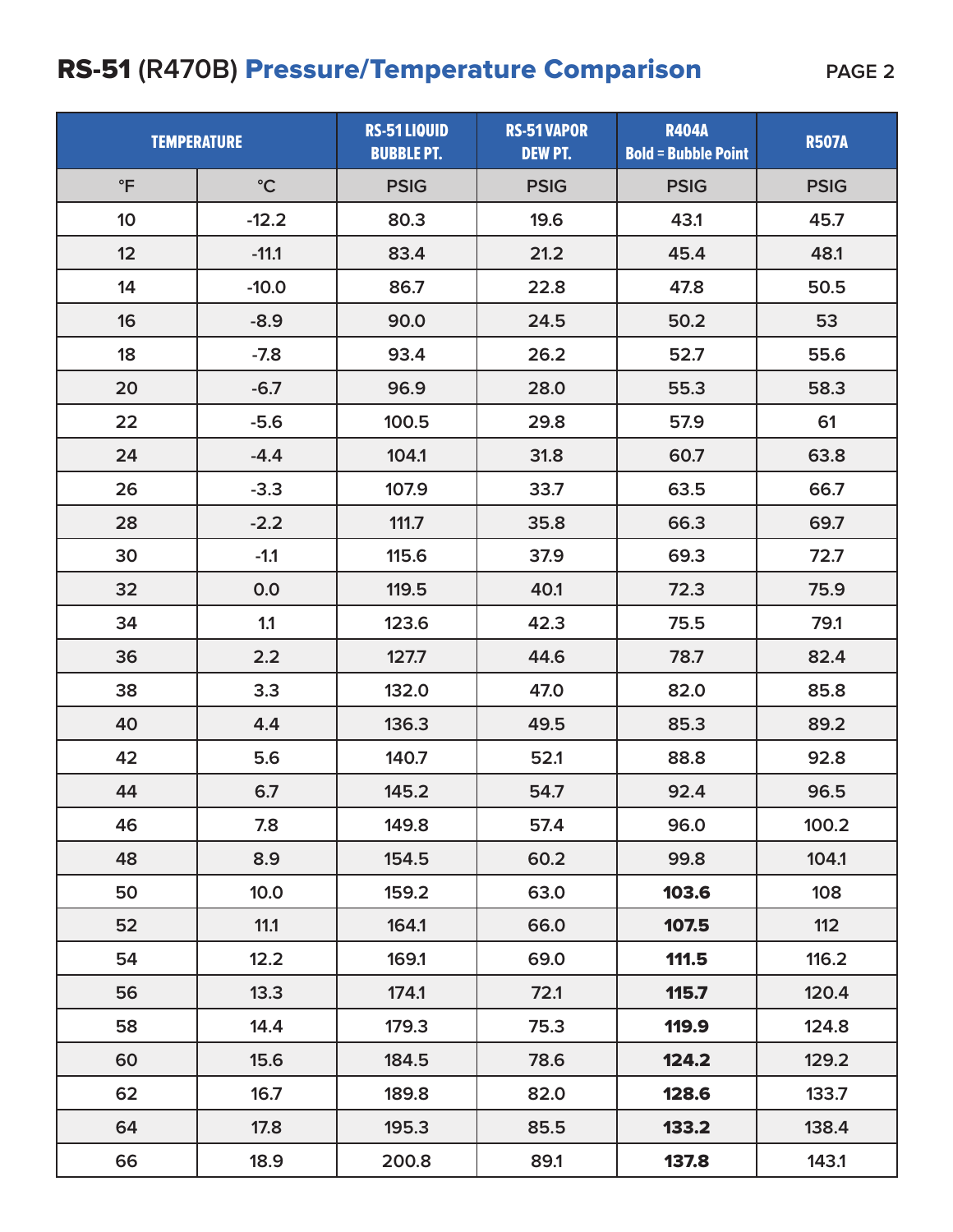#### RS-51 (R470B) **Pressure/Temperature Comparison** PAGE 3

| <b>TEMPERATURE</b> |                 | <b>RS-51 LIQUID</b><br><b>BUBBLE PT.</b> | <b>RS-51 VAPOR</b><br><b>DEW PT.</b> | <b>R404A</b><br><b>Bold = Bubble Point</b> | <b>R507A</b> |
|--------------------|-----------------|------------------------------------------|--------------------------------------|--------------------------------------------|--------------|
| $\mathsf{P}$       | $\rm ^{\circ}C$ | <b>PSIG</b>                              | <b>PSIG</b>                          | <b>PSIG</b>                                | <b>PSIG</b>  |
| 68                 | 20.0            | 206.4                                    | 92.8                                 | 142.5                                      | 148          |
| 70                 | 21.1            | 212.2                                    | 96.5                                 | 147.4                                      | 153          |
| 72                 | 22.2            | 218.0                                    | 100.4                                | 152.4                                      | 158.1        |
| 74                 | 23.3            | 223.9                                    | 104.4                                | 157.4                                      | 163.3        |
| 76                 | 24.4            | 230.0                                    | 108.5                                | 162.6                                      | 168.6        |
| 78                 | 25.6            | 236.1                                    | 112.7                                | 167.9                                      | 174.1        |
| 80                 | 26.7            | 242.4                                    | 117.0                                | 173.4                                      | 179.6        |
| 82                 | 27.8            | 248.7                                    | 121.4                                | 178.9                                      | 185.3        |
| 84                 | 28.9            | 255.1                                    | 126.0                                | 184.6                                      | 191.1        |
| 86                 | 30.0            | 261.7                                    | 130.6                                | 190.4                                      | 197.1        |
| 88                 | 31.1            | 268.4                                    | 135.4                                | 196.3                                      | 203.1        |
| 90                 | 32.2            | 275.1                                    | 140.3                                | 202.4                                      | 209.3        |
| 92                 | 33.3            | 282.0                                    | 145.3                                | 208.5                                      | 215.6        |
| 94                 | 34.4            | 289.0                                    | 150.4                                | 214.8                                      | 222.1        |
| 96                 | 35.6            | 296.1                                    | 155.7                                | 221.3                                      | 228.7        |
| 98                 | 36.7            | 303.3                                    | 161.1                                | 227.9                                      | 235.4        |
| 100                | 37.8            | 310.6                                    | 166.7                                | 234.6                                      | 242.3        |
| 102                | 38.9            | 318.0                                    | 172.3                                | 241.4                                      | 249.3        |
| 104                | 40.0            | 325.6                                    | 178.1                                | 248.4                                      | 256.5        |
| 106                | 41.1            | 333.2                                    | 184.1                                | 255.6                                      | 263.8        |
| 108                | 42.2            | 340.9                                    | 190.1                                | 262.9                                      | 271.2        |
| 110                | 43.3            | 348.8                                    | 196.4                                | 270.3                                      | 278.8        |
| 112                | 44.4            | 356.8                                    | 202.8                                | 277.9                                      | 286.6        |
| 114                | 45.6            | 364.9                                    | 209.3                                | 285.6                                      | 294.5        |
| 116                | 46.7            | 373.1                                    | 216.0                                | 293.5                                      | 302.6        |
| 118                | 47.8            | 381.4                                    | 222.8                                | 301.6                                      | 310.8        |
| 120                | 48.9            | 389.8                                    | 229.8                                | 309.8                                      | 319.2        |
| 122                | 50.0            | 398.3                                    | 237.0                                | 318.2                                      | 327.8        |
| 124                | 51.1            | 407.0                                    | 244.3                                | 326.7                                      | 336.5        |